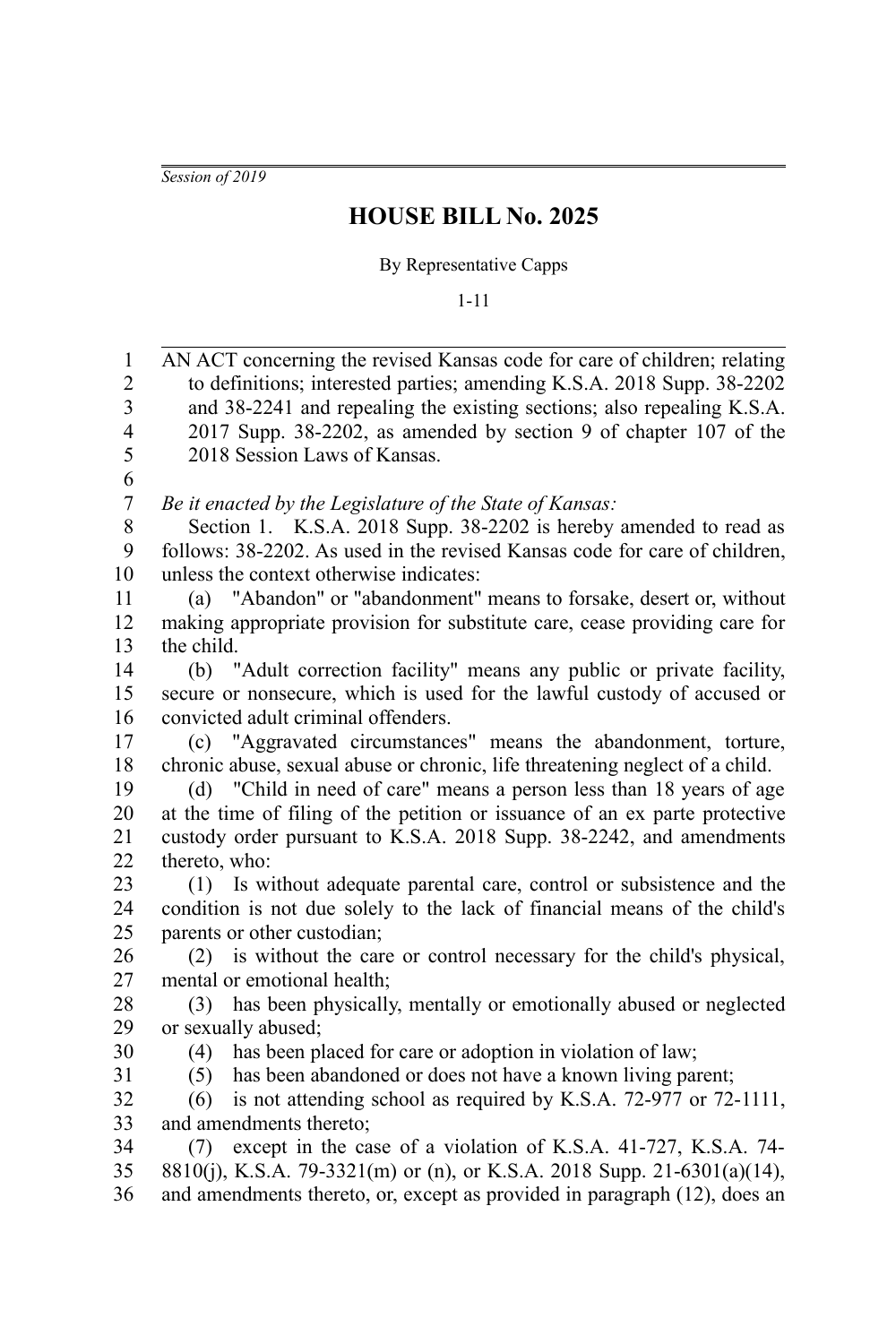act which, when committed by a person under 18 years of age, is prohibited by state law, city ordinance or county resolution but which is not prohibited when done by an adult; 1 2 3

(8) while less than 10 years of age, commits any act which if done by an adult would constitute the commission of a felony or misdemeanor as defined by K.S.A. 2018 Supp. 21-5102, and amendments thereto; 4 5 6

(9) is willfully and voluntarily absent from the child's home without the consent of the child's parent or other custodian; 7 8

(10) is willfully and voluntarily absent at least a second time from a court ordered or designated placement, or a placement pursuant to court order, if the absence is without the consent of the person with whom the child is placed or, if the child is placed in a facility, without the consent of the person in charge of such facility or such person's designee; 9 10 11 12 13

(11) has been residing in the same residence with a sibling or another person under 18 years of age, who has been physically, mentally or emotionally abused or neglected, or sexually abused; 14 15 16

(12) while less than 10 years of age commits the offense defined in K.S.A. 2018 Supp. 21-6301(a)(14), and amendments thereto; 17 18

(13) has had a permanent custodian appointed and the permanent custodian is no longer able or willing to serve; or 19 20

(14) has been subjected to an act which would constitute human trafficking or aggravated human trafficking, as defined by K.S.A. 2018 Supp. 21-5426, and amendments thereto, or commercial sexual exploitation of a child, as defined by K.S.A. 2018 Supp. 21-6422, and amendments thereto, or has committed an act which, if committed by an adult, would constitute selling sexual relations, as defined by K.S.A. 2018 Supp. 21-6419, and amendments thereto. 21 22 23 24 25 26 27

(e) "Citizen review board" is a group of community volunteers appointed by the court and whose duties are prescribed by K.S.A. 2018 Supp. 38-2207 and 38-2208, and amendments thereto. 28 29 30

(f) "Civil custody case" includes any case filed under chapter 23 of the Kansas Statutes Annotated, and amendments thereto, the Kansas family law code, article 11 of chapter 38 of the Kansas Statutes Annotated, and amendments thereto, determination of parentage, article 21 of chapter 59 of the Kansas Statutes Annotated, and amendments thereto, adoption and relinquishment act, or article 30 of chapter 59 of the Kansas Statutes Annotated, and amendments thereto, guardians and conservators. 31 32 33 34 35 36 37

(g) "Court-appointed special advocate" means a responsible adult other than an attorney guardian ad litem who is appointed by the court to represent the best interests of a child, as provided in K.S.A. 2018 Supp. 38-2206, and amendments thereto, in a proceeding pursuant to this code. 38 39 40 41

(h) "Custody" whether temporary, protective or legal, means the status created by court order or statute which vests in a custodian, whether 42 43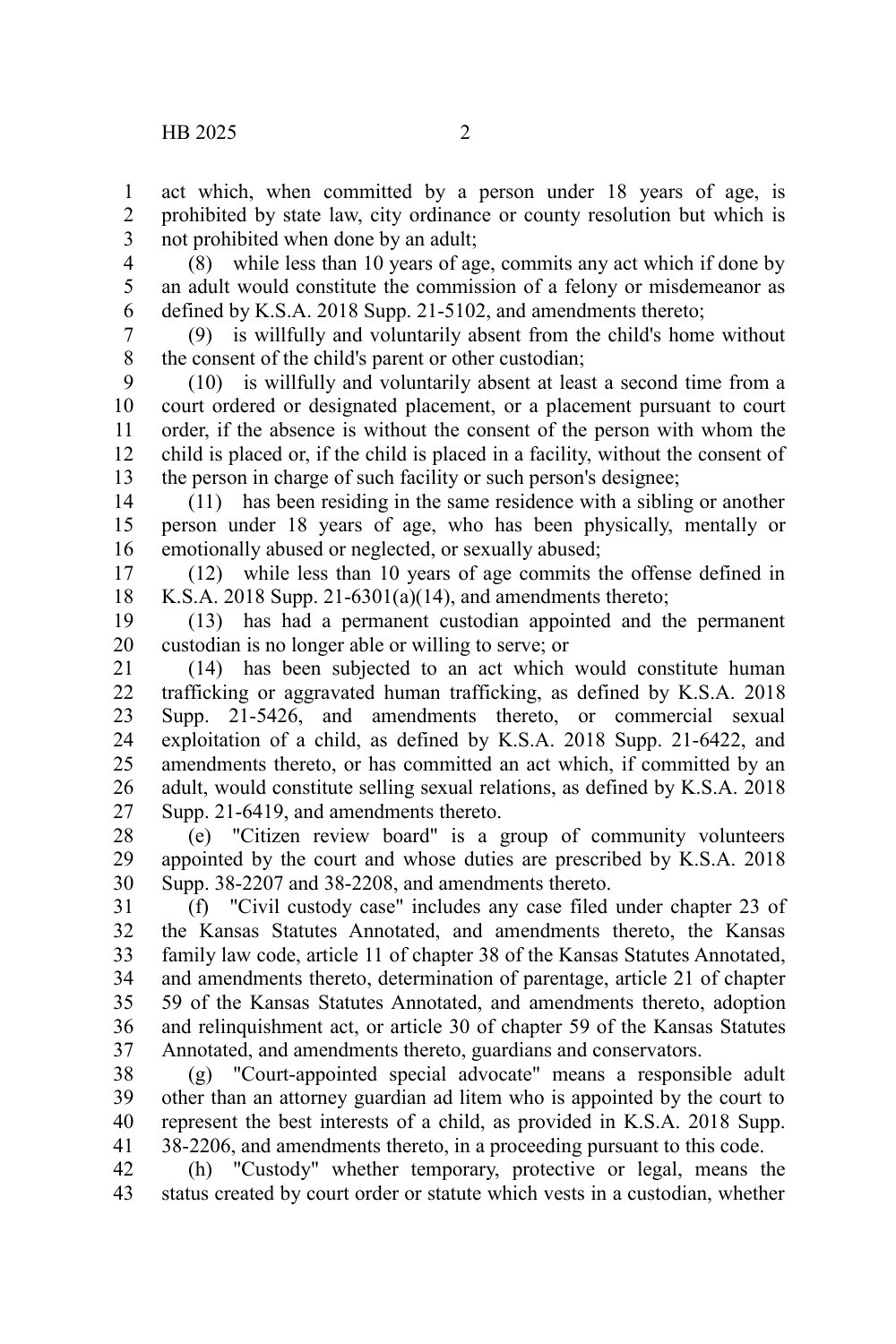an individual or an agency, the right to physical possession of the child and 1

the right to determine placement of the child, subject to restrictions placed by the court. 2 3

(i) "Extended out of home placement" means a child has been in the custody of the secretary and placed with neither parent for 15 of the most recent 22 months beginning 60 days after the date at which a child in the custody of the secretary was removed from the child's home. 4 5 6 7

(j) "Educational institution" means all schools at the elementary and secondary levels. 8 9

(k) "Educator" means any administrator, teacher or other professional or paraprofessional employee of an educational institution who has exposure to a pupil specified in K.S.A. 72-89b03(a), and amendments thereto. 10 11 12 13

14

(l) "Harm" means physical or psychological injury or damage.

(m) "Interested party" means the grandparent of the child, a person with whom the child has been living for a significant period of time when the child in need of care petition is filed, *a person who has filed a petition for adoption pursuant to K.S.A. 59-2128, and amendments thereto, while such petition is pending,* and any person made an interested party by the court pursuant to K.S.A. 2018 Supp. 38-2241, and amendments thereto, or Indian tribe seeking to intervene that is not a party. 15 16 17 18 19 20 21

(n) "Jail" means:  $22$ 

23

(1) An adult jail or lockup; or

(2) a facility in the same building or on the same grounds as an adult jail or lockup, unless the facility meets all applicable standards and licensure requirements under law and there is: (A) Total separation of the juvenile and adult facility spatial areas such that there could be no haphazard or accidental contact between juvenile and adult residents in the respective facilities; (B) total separation in all juvenile and adult program activities within the facilities, including recreation, education, counseling, health care, dining, sleeping and general living activities; and (C) separate juvenile and adult staff, including management, security staff and direct care staff such as recreational, educational and counseling. 24 25 26 27 28 29 30 31 32 33

(o) "Juvenile detention facility" means any secure public or private facility used for the lawful custody of accused or adjudicated juvenile offenders which must not be a jail. 34 35 36

(p) "Juvenile intake and assessment worker" means a responsible adult authorized to perform intake and assessment services as part of the intake and assessment system established pursuant to K.S.A. 75-7023, and amendments thereto. 37 38 39 40

(q) "Kinship care placement" means the placement of a child in the home of an adult with whom the child or the child's parent already has close emotional ties. 41 42 43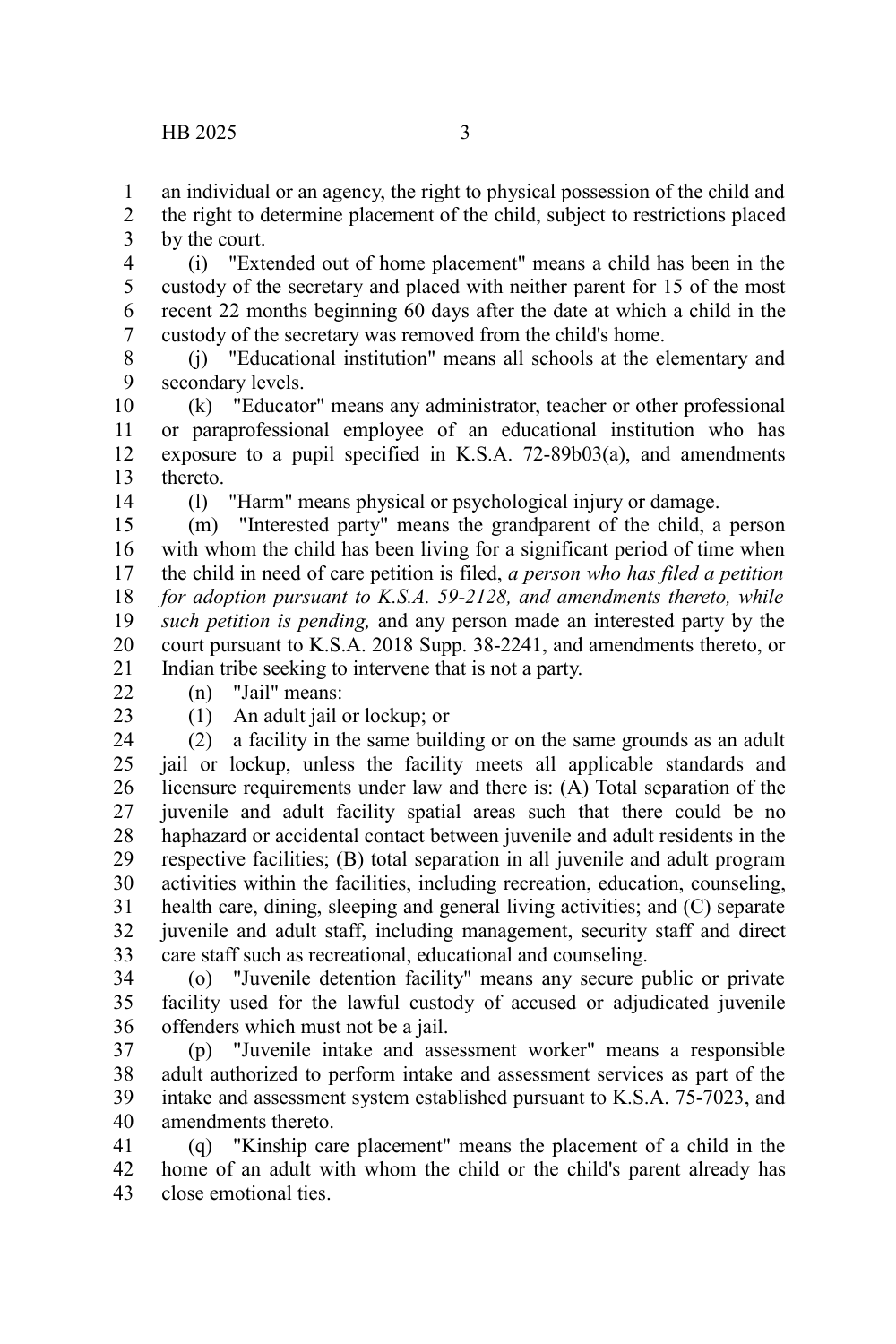(r) "Law enforcement officer" means any person who by virtue of office or public employment is vested by law with a duty to maintain public order or to make arrests for crimes, whether that duty extends to all crimes or is limited to specific crimes. 1  $\mathcal{L}$ 3 4

(s) "Multidisciplinary team" means a group of persons, appointed by the court under K.S.A. 2018 Supp. 38-2228, and amendments thereto, which has knowledge of the circumstances of a child in need of care. 5 6 7

(t) "Neglect" means acts or omissions by a parent, guardian or person responsible for the care of a child resulting in harm to a child, or presenting a likelihood of harm, and the acts or omissions are not due solely to the lack of financial means of the child's parents or other custodian. Neglect may include, but shall not be limited to: 8 9 10 11 12

(1) Failure to provide the child with food, clothing or shelter necessary to sustain the life or health of the child; 13 14

(2) failure to provide adequate supervision of a child or to remove a child from a situation which requires judgment or actions beyond the child's level of maturity, physical condition or mental abilities and that results in bodily injury or a likelihood of harm to the child; or 15 16 17 18

(3) failure to use resources available to treat a diagnosed medical condition if such treatment will make a child substantially more comfortable, reduce pain and suffering, or correct or substantially diminish a crippling condition from worsening. A parent legitimately practicing religious beliefs who does not provide specified medical treatment for a child because of religious beliefs shall not for that reason be considered a negligent parent; however, this exception shall not preclude a court from entering an order pursuant to K.S.A. 2018 Supp.  $38-2217(a)(2)$ , and amendments thereto. 19 20 21 22 23 24 25 26 27

(u) "Parent" when used in relation to a child or children, includes a guardian and every person who is by law liable to maintain, care for or support the child. 28 29 30

(v) "Party" means the state, the petitioner, the child, any parent of the child and an Indian child's tribe intervening pursuant to the Indian child welfare act. 31 32 33

(w) "Permanency goal" means the outcome of the permanency planning process which may be reintegration, adoption, appointment of a permanent custodian or another planned permanent living arrangement. 34 35 36

(x) "Permanent custodian" means a judicially approved permanent guardian of a child pursuant to K.S.A. 2018 Supp. 38-2272, and amendments thereto. 37 38 39

(y) "Physical, mental or emotional abuse" means the infliction of physical, mental or emotional harm or the causing of a deterioration of a child and may include, but shall not be limited to, maltreatment or exploiting a child to the extent that the child's health or emotional well-40 41 42 43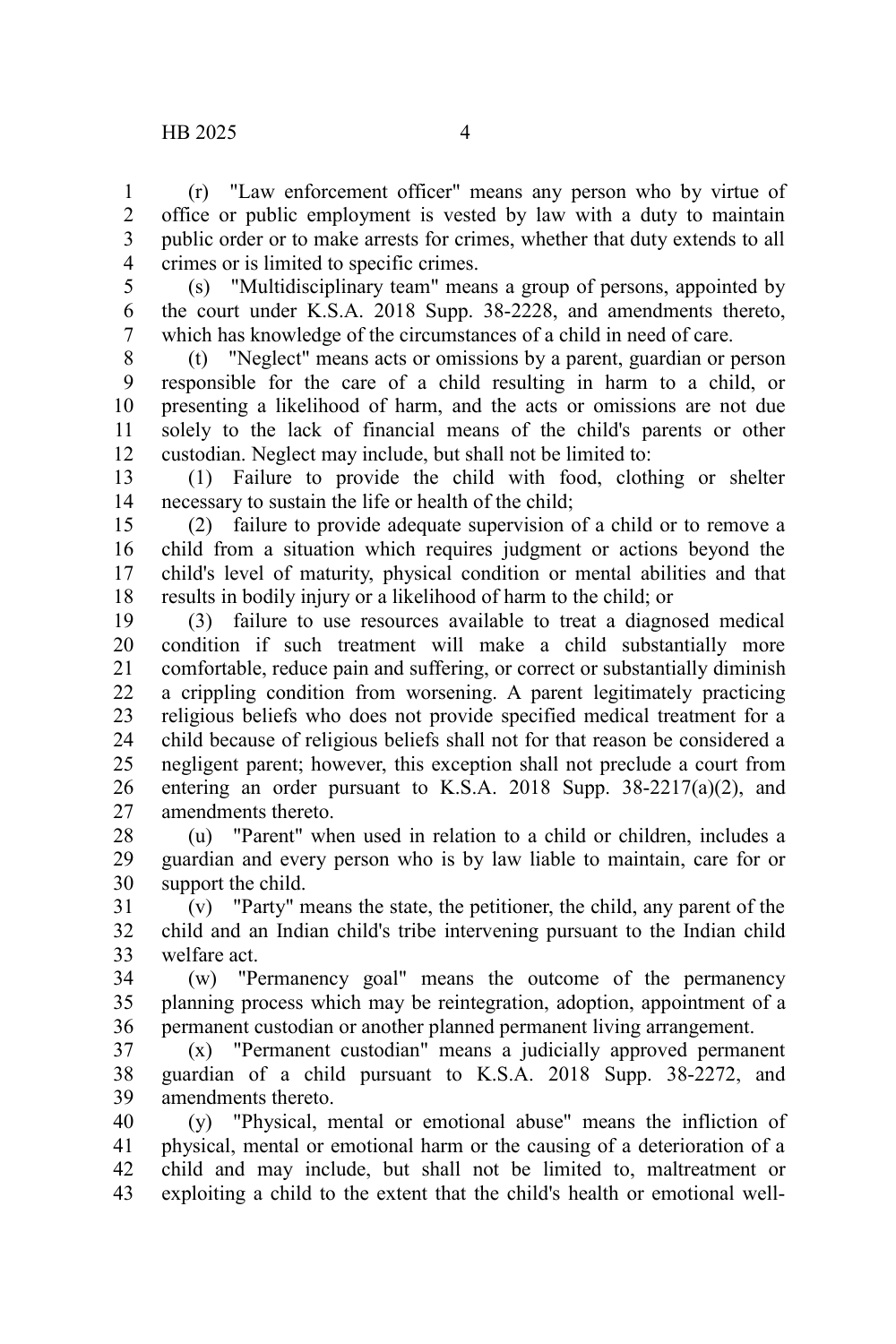being is endangered. 1

(z) "Placement" means the designation by the individual or agency having custody of where and with whom the child will live. 2 3

(aa) "Reasonable and prudent parenting standard" means the standard characterized by careful and sensible parental decisions that maintain the health, safety and best interests of a child while at the same time encouraging the emotional and developmental growth of the child, that a caregiver shall use when determining whether to allow a child in foster care under the responsibility of the state to participate in extracurricular, enrichment, cultural and social activities. 4 5 6 7 8 9 10

(bb) "Relative" means a person related by blood, marriage or adoption. 11 12

(cc) "Runaway" means a child who is willfully and voluntarily absent from the child's home without the consent of the child's parent or other custodian. 13 14 15

(dd) "Secretary" means the secretary for children and families or the secretary's designee. 16 17

(ee) "Secure facility" means a facility, other than a staff secure facility *or juvenile detention facility* which is operated or structured so as to ensure that all entrances and exits from the facility are under the exclusive control of the staff of the facility, whether or not the person being detained has freedom of movement within the perimeters of the facility, or which relies on locked rooms and buildings, fences or physical restraint in order to control behavior of its residents. No secure facility shall be in a city or county jail. 18 19 20 21 22 23 24 25

(ff) "Sexual abuse" means any contact or interaction with a child in which the child is being used for the sexual stimulation of the perpetrator, the child or another person. Sexual abuse shall include, but is not limited to, allowing, permitting or encouraging a child to: 26 27 28 29

30

(1) Be photographed, filmed or depicted in pornographic material; or

(2) be subjected to aggravated human trafficking, as defined in K.S.A. 2018 Supp. 21-5426(b), and amendments thereto, if committed in whole or in part for the purpose of the sexual gratification of the offender or another, or be subjected to an act which would constitute conduct proscribed by article 55 of chapter 21 of the Kansas Statutes Annotated or K.S.A. 2018 Supp. 21-6419 or 21-6422, and amendments thereto. 31 32 33 34 35 36

(gg) "Shelter facility" means any public or private facility or home, other than a juvenile detention facility or staff secure facility, that may be used in accordance with this code for the purpose of providing either temporary placement for children in need of care prior to the issuance of a dispositional order or longer term care under a dispositional order. 37 38 39 40 41

(hh) "Staff secure facility" means a facility described in K.S.A. 65- 535, and amendments thereto: (1) That does not include construction 42 43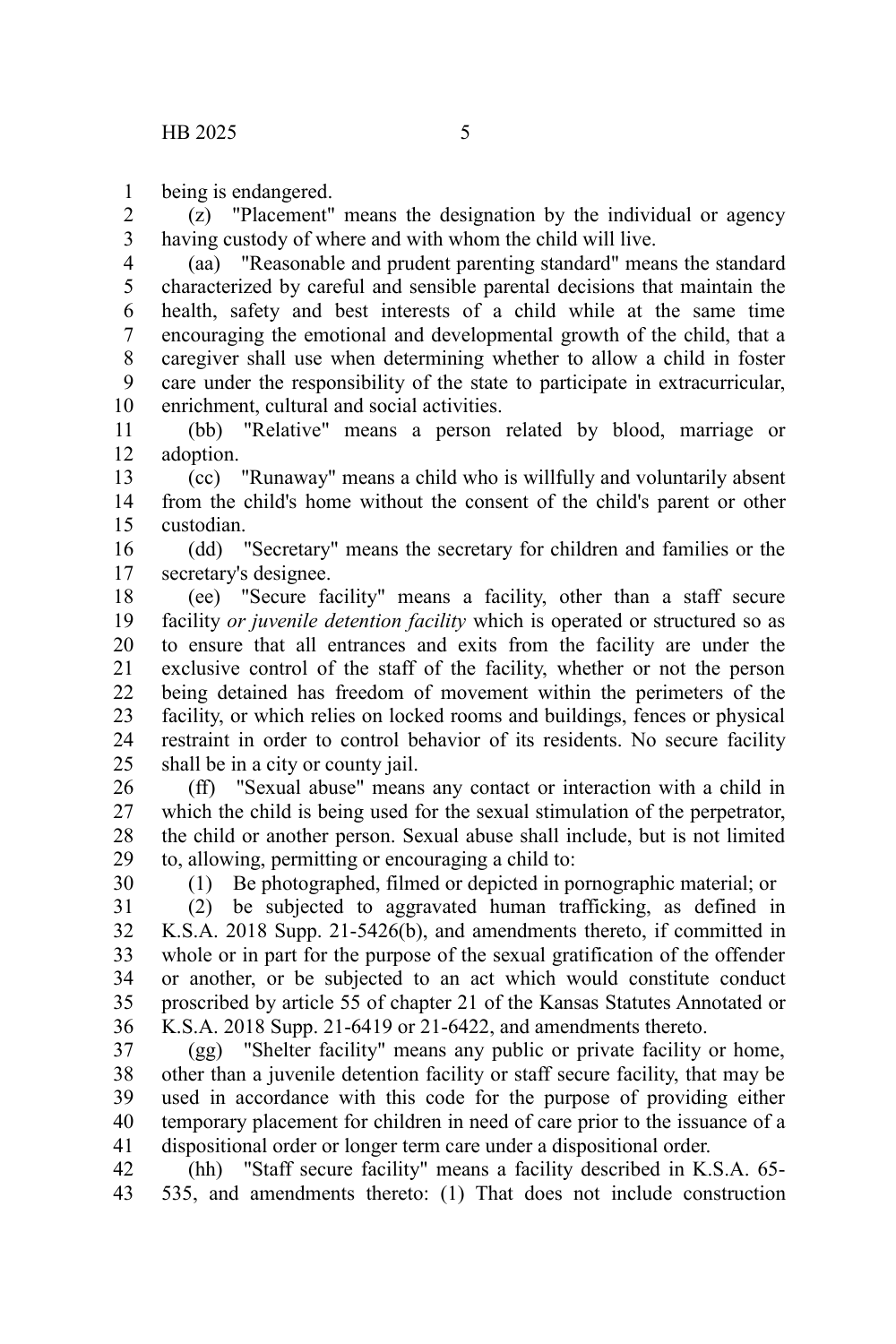features designed to physically restrict the movements and activities of juvenile residents who are placed therein; (2) that may establish reasonable rules restricting entrance to and egress from the facility; and (3) in which the movements and activities of individual juvenile residents may, for treatment purposes, be restricted or subject to control through the use of intensive staff supervision. No staff secure facility shall be in a city or county jail. 1 2 3 4 5 6 7

(ii) "Transition plan" means, when used in relation to a youth in the custody of the secretary, an individualized strategy for the provision of medical, mental health, education, employment and housing supports as needed for the adult and, if applicable, for any minor child of the adult, to live independently and specifically provides for the supports and any services for which an adult with a disability is eligible including, but not limited to, funding for home and community based services waivers. 8 9 10 11 12 13 14

(jj) "Youth residential facility" means any home, foster home or structure which provides 24-hour-a-day care for children and which is licensed pursuant to article 5 of chapter 65 of the Kansas Statutes Annotated, and amendments thereto. 15 16 17 18

Sec. 2. K.S.A. 2018 Supp. 38-2241 is hereby amended to read as follows: 38-2241. (a) *Jurisdiction of the court.* Parties and interested parties in a child in need of care proceedings are subject to the jurisdiction of the court. 19 20 21  $22$ 

(b) *Rights of parties.* Subject to the authority of the court to rule on the admissibility of evidence and provide for the orderly conduct of the proceedings, the rights of parties to participate in a child in need of care proceeding include, but are not limited to: 23 24 25 26

(1) Notice in accordance with K.S.A. 2018 Supp. 38-2236 and 38- 2239, and amendments thereto; 27 28

(2) present oral or written evidence and argument, to call and crossexamine witnesses; and 29 30

(3) representation by an attorney in accordance with K.S.A. 2018 Supp. 38-2205, and amendments thereto. 31 32

(c) *Grandparents as interested parties.* (1) A grandparent of the child shall be an interested party to a child in need of care proceeding. 33 34

(2) Grandparents shall have the participatory rights of parties pursuant to subsection (b), except that the court may restrict those rights if the court finds that it would be in the best interests of the child. A grandparent may not be prevented under this paragraph from attending the proceedings, having access to the child's official file in the court records or making a statement to the court. 35 36 37 38 39 40

(d) *Persons with whom the child has been residing as interested parties.* (1) Any person with whom the child has resided for a significant period of time within six months of the date the child in need of care 41 42 43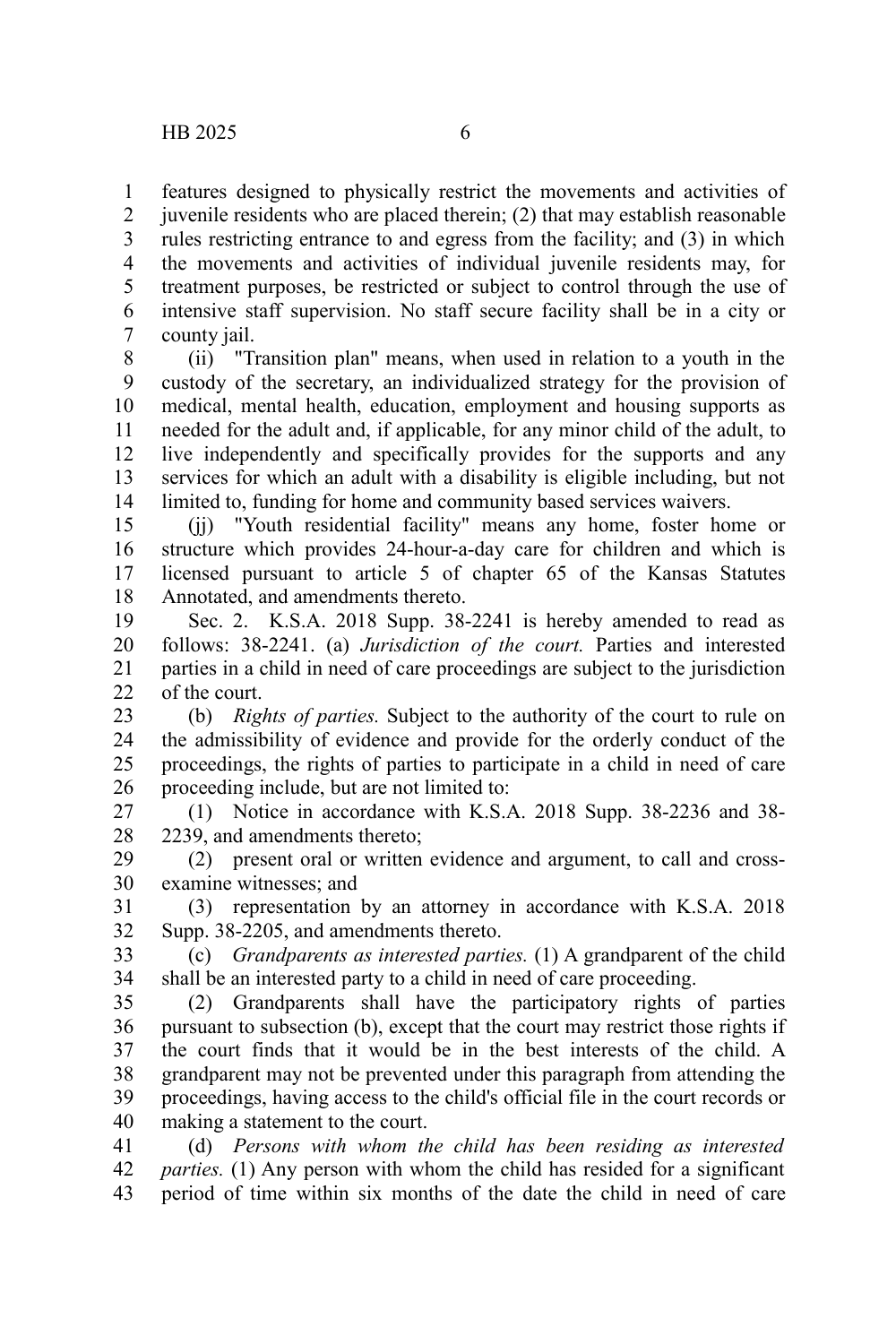petition is filed shall be made an interested party, if such person notifies the court of such person's desire to become an interested party. Notification may be made in writing, orally or by appearance at the initial or a subsequent hearing on the child in need of care petition. 1 2 3 4

(2) Persons with interested party status under this subsection shall have the participatory rights of parties pursuant to subsection (b), except that the court may restrict those rights if the court finds that it would be in the best interests of the child. 5 6 7 8

(e) *Persons who have filed a petition for adoption. (1) Any person who has filed a petition for adoption pursuant to K.S.A. 59-2128, and amendments thereto, shall be an interested party to a child in need of care proceeding.* 9 10 11 12

*(2) Persons who have filed a petition for adoption pursuant to K.S.A. 59-2128, and amendments thereto, shall have the participatory rights of parties pursuant to subsection (b), except that the court may restrict those rights if the court finds that it would be in the best interests of the child. A person who has filed a petition for adoption may not be prevented under this paragraph from attending the proceedings, having access to the child's official file in the court records or making a statement to the court.* 13 14 15 16 17 18 19

*(f) Other interested parties.* (1) Any person with whom the child has resided at any time, who is within the fourth degree of relationship to the child, or to whom the child has close emotional ties may, upon motion, be made an interested party if the court determines that it is in the best interests of the child. 20 21 22 23 24

(2) Any other person or Indian tribe seeking to intervene that is not a party may, upon motion, be made an interested party if the court determines that the person or tribe has a sufficient relationship with the child to warrant interested party status or that the person's or tribe's participation would be beneficial to the proceedings. 25 26 27 28 29

(3) The court may, upon its own motion, make any person an interested party if the court determines that interested party status would be in the best interests of the child. 30 31 32

(f)*(g) Procedure for determining, denying or terminating interested party status.* (1) Upon the request of the court, the secretary shall investigate the advisability of granting interested party status under this section and report findings and recommendations to the court. 33 34 35 36

(2) The court may deny or terminate interested party status under this subsection if the court determines, after notice and a hearing, that a person does not qualify for interested party status or that there is good cause to deny or terminate interested party status. 37 38 39 40

(3) A person who is denied interested party status or whose status as an interested party has been terminated may petition for review of the denial or termination by the chief judge of the district in which the court 41 42 43